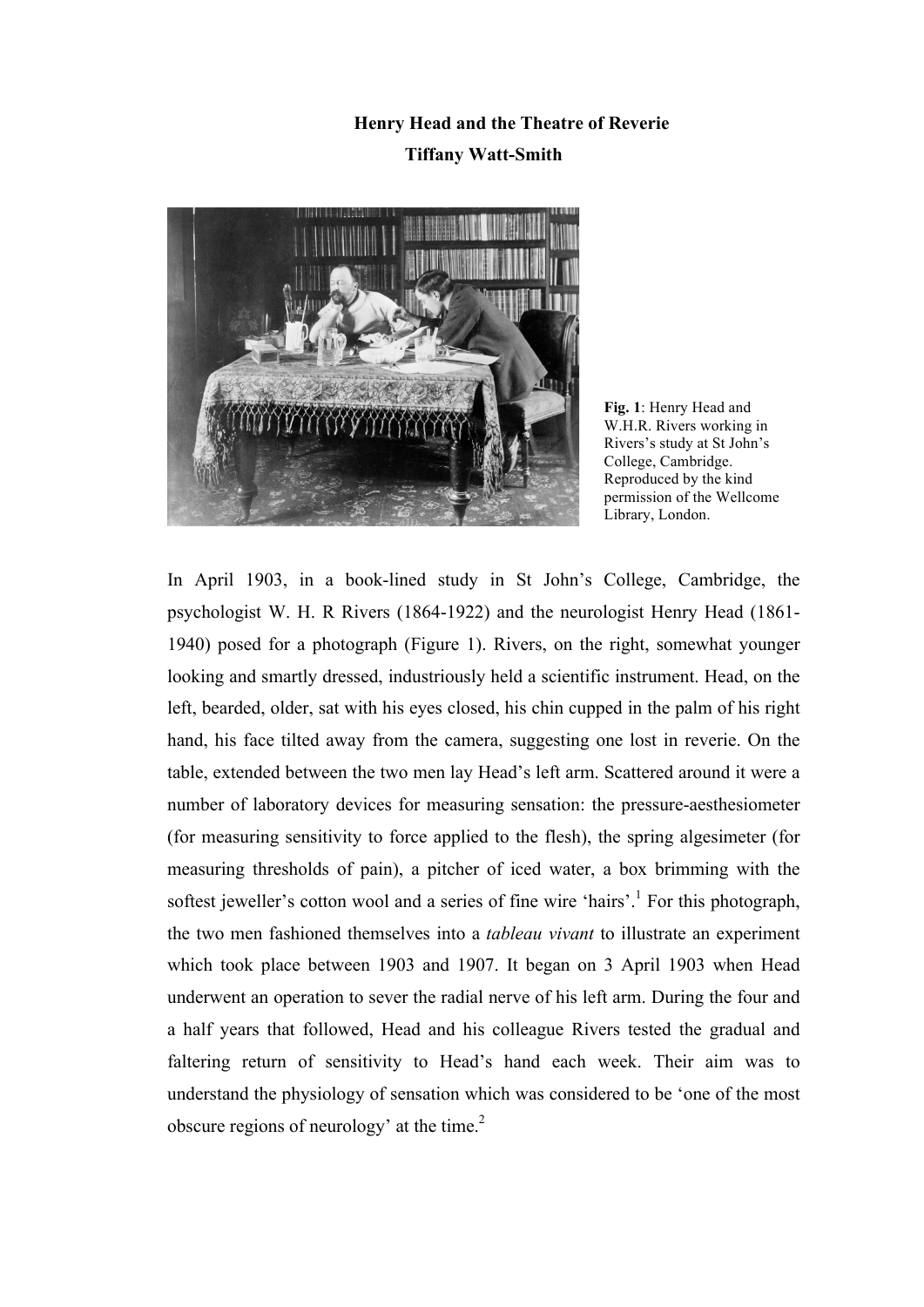This article explores Head's self-experiment, and the distinctive technique of introspection it required. By entering a trance-like state he called a 'negative attitude of attention', he believed that he was able to gain a privileged, unmediated access to his own sensory experience and to report the minute changes in his responses to different stimuli.<sup>3</sup> Head was not alone in regarding self-observation as a technique of the scientific observer, and his method, as I will go on to describe, can be positioned within a tradition of introspection used in experimental psychology in Europe and America between 1870 and 1920. But Head's 'negative attitude of attention' in the laboratory is also reminiscent of modes of aesthetic contemplation he described in the letters and scrap-books that documented his artistic pursuits – trips to art galleries and churches, reading and writing poetry, visits to the opera and, in particular, to the theatre. This article will explore the connections between Head's introspective practice and his descriptions of theatre-going, foregrounding his attempts to produce states of reverie as a technique for self-observation in both. Drawing attention to moments when Head's cultivated state of daydreaming in both theatre and laboratory failed – due to interruptions by others, self-consciousness about being observed, or the distractions of painful sensations – my discussion will explore what Christopher Lawrence and Steven Shapin have called the 'embodied human processes' through which scientific knowledge has been produced, and their 'vicissitudes'.<sup>4</sup> At the same time, by exploring the entwined practices of selfwatching and reverie in psychological and theatrical contexts, this article complements current scholarly debates that address the problems of perception, attention, absorption and theatricality in scientific and wider cultural discourses at the end of the long nineteenth century.

## I The 'Negative Attitude of Attention'

Head was born in Stoke Newington on 4 August 1861. Educated at Charterhouse, he went on to read Natural Sciences at Cambridge, where he encountered Walter Gaskell's work on evolution and functional physiology.<sup>5</sup> Upon graduating, Head took up a research position in the laboratory of Ewald Hering (1834-1918), at the German University in Prague, whose work on the role of the nervous system in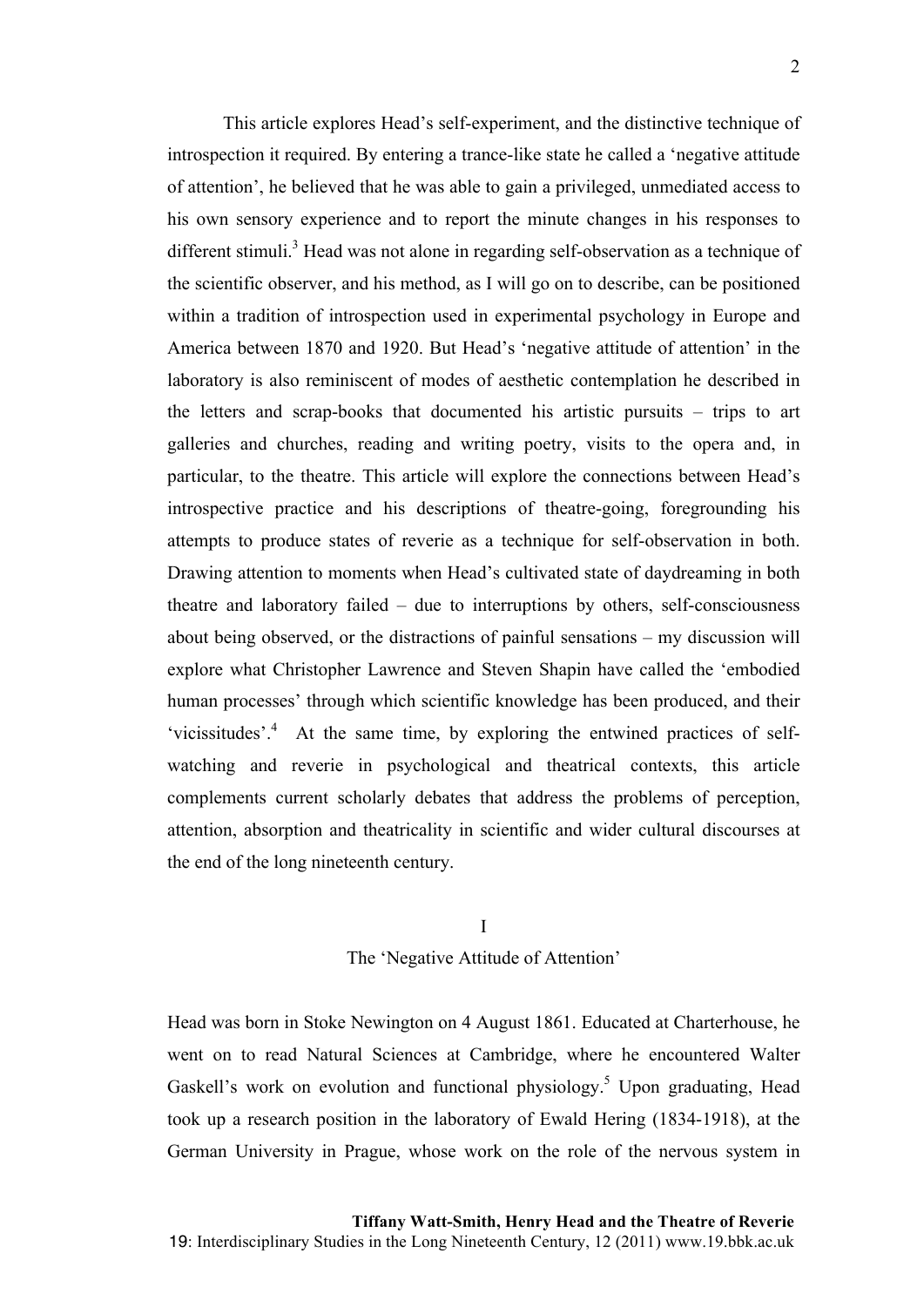optical perception inspired Head's own interest in the physiology of sensation. Returning to Britain, Head decided to train as a physician, taking up a post at The London Hospital in Whitechapel. Later, he claimed his decision to enter a clinical rather than research setting was motivated by his ambition to explore the uncharted waters of human sensation: 'for the study of sensation', he reminded his scientific colleagues in 1912, 'man is necessary. For we must be able to hear from the percipient the consequences which follow stimuli<sup>6</sup>. In 1901, as a specialist in nervous disorders, Head embarked on his first experiments in sensory disturbance, using his patients – men, women and children, most usually working-class inhabitants of the East End – as subjects. These were patients who had sought treatment for a variety of sensory disturbances, from numbness of the limbs to the inexplicable occurrence of 'spontaneous sensation' (today known as 'phantom limb syndrome'). In a quiet room, screened from the rest of the hospital, Head blindfolded these patients and applied various stimuli to the affected body parts, asking patients to 'call out whenever [they] experienced a touch, a prick, or any other sensation'. <sup>7</sup> It was often a frustrating process. Poverty and itinerant ways of life meant that 'many cases disappeared entirely' and, moreover, Head felt his working-class subjects to be inadequate as self-reporters: 'at his best he answers "yes" or "no" with certainty' he wrote, but 'such patients can tell little or nothing of the nature of their sensations'. 8 In common with many of his contemporaries, Head believed the working classes lacked the capacity to discriminate between fine and subtle changes of feeling.<sup>9</sup> As his biographer Stephen Jacyna has noted, Head, who was part of London's cultural elite at the *fin de siècle*, a member of the experimental theatre society the Pharos Club, and well versed in French poetry, believed 'that few

Thus, on 25 April 1903, aged 42 and in perfect health, Head embarked on an audacious self-experiment. 'I shall know a great deal about pain by the time this experiment is over', he wrote to his fiancée Ruth Mayhew.<sup>11</sup> At the home of a surgeon named Mr Dean, Head underwent an operation in which the radial nerve of his left arm was severed, a tiny sliver excised and the two ends sutured back together again with fine silk, ensuring the nerve fibres would eventually regenerate. When Head came to, he was 'delighted to find' that while 'deep sensibility' or sensitivity to being prodded or poked remained in his hand, it was now 'insensitive

people possessed the highly refined sensibility with which he was equipped'.<sup>10</sup>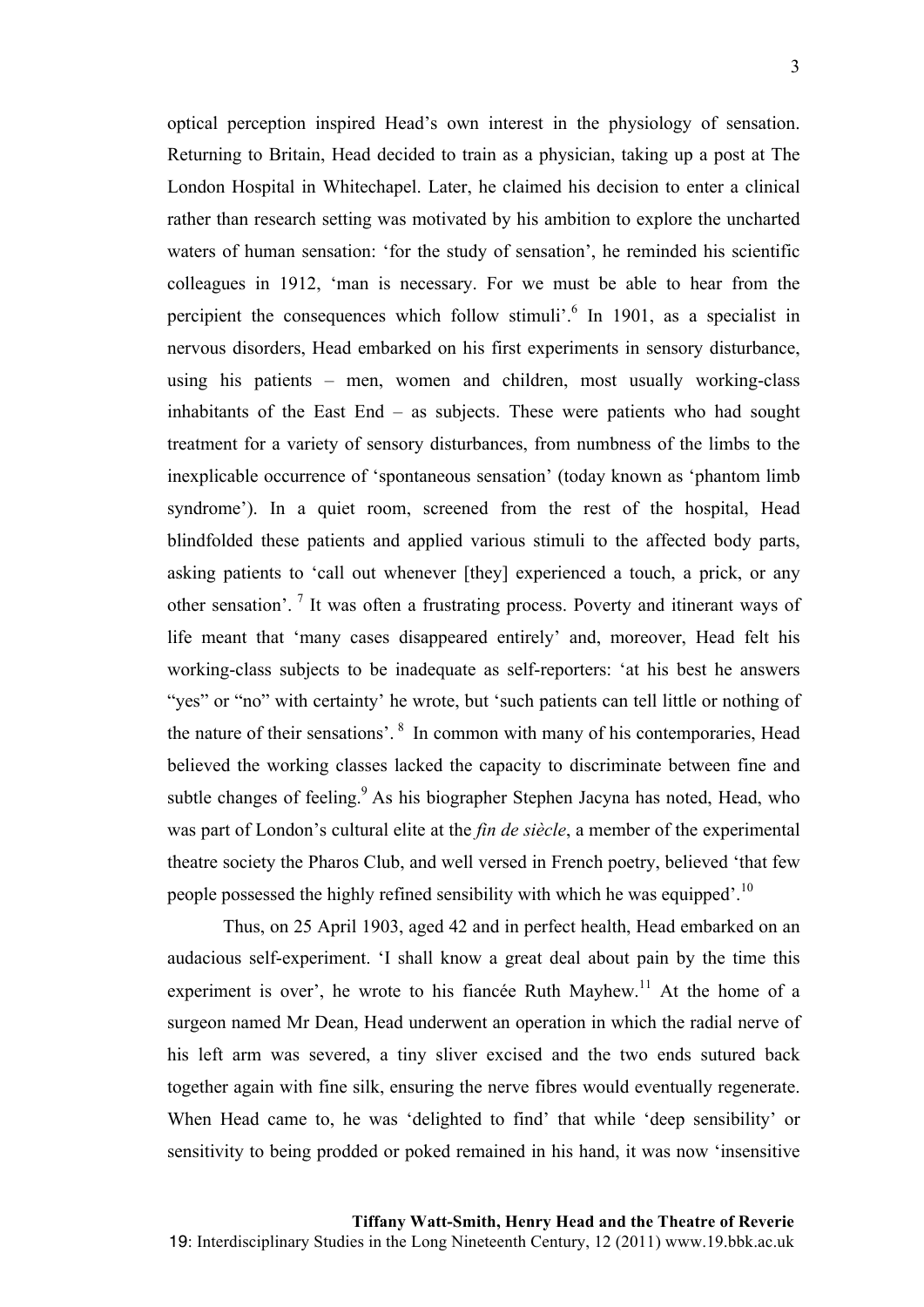to stimulation with cotton wool, to pricking with a pin, and to all degrees of heat and cold'.12 After testing the hand with a variety of stimuli, Rivers outlined the affected area with a sinuous black ink line and took the first of many photographs documenting the gradual, faltering return of sensitivity over the next five years. Head described the process to Mayhew in a letter dated 15 May 1903:

we sit at the large table with my left arm exposed between us, my eyes are closed and he touches or pricks it in various ways recording his stimulus and my answer. Otherwise, no word passes between us and the silence is only broken by the scratching of his pen and my ejaculations.<sup>13</sup>

Rivers tickled the skin lightly and then brushed it more forcefully with cotton wool, pricked it with needles and points of a compass, applied test tubes of boiling and iced water, and an uninterrupted electric current to it.<sup>14</sup> And while these tests were sometimes acutely painful (on at least one occasion, 'the pain was so excessively unpleasant that H. cried out and started away'), Head endeavoured to describe the sensations he felt sometimes with a simple 'yes' or 'no', sometimes pointing to the location of the sensation on a photograph of his hand, and at other times trying to describe the exact nature of the sensation with words such as 'burning' or 'stinging'.<sup>15</sup>

To report on these experiences, Head entered a trance-like state he called a 'negative attitude of attention'. 'I must detach myself from the idea that experiments are in progress,' he wrote to Mayhew, 'and with my eyes closed try to let my thoughts flow by like clouds on a windy day':

Suddenly, in this flowing sea of thoughts there appears a flash of pain, a wave of cold or the flicker of heat – It should appear with the suddenness of a porpoise, attract attention and again disappear leaving the untroubled sea to its onward flow.<sup>16</sup>

It was only by relaxing completely and entering this hazy, meditative state – which the two men variously termed a 'negative attitude of attention', a state of 'detachment', a 'quiet state of internal absorption' or a 'state of passivity' – that Head believed himself able reliably to identify and report the sensations aroused by the stimuli.<sup>17</sup> Only when fully immersed in this quiet state of 'detachment', the two men argued, was Head freed from the inevitable self-consciousness of the experimental subject, and thus able to report the sensations he experienced with all the accuracy of a self-recording machine. Head and Rivers were not alone in compensating for the distorting effects of the subject's self-awareness in the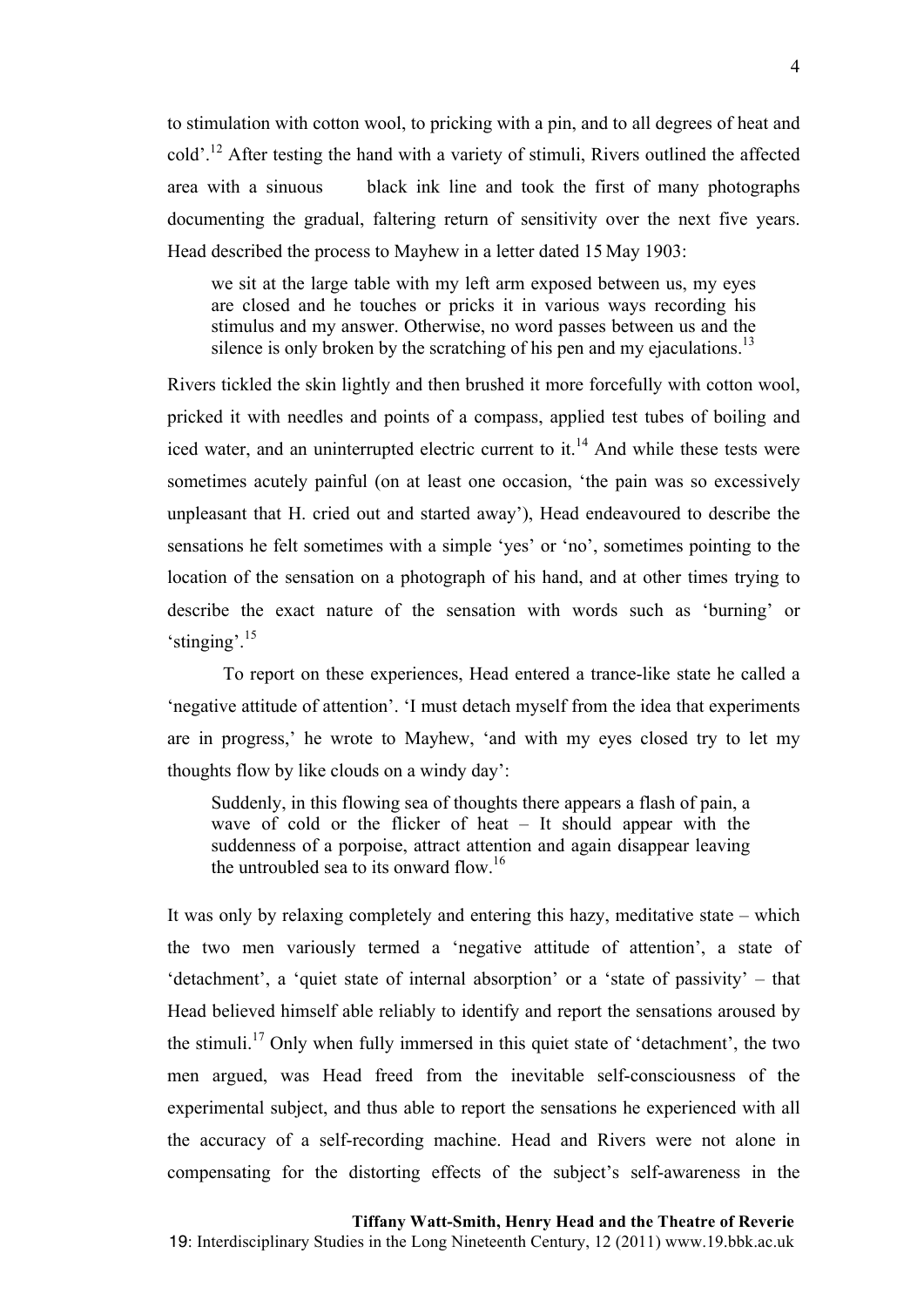laboratory's face-to-face encounter. In *The Story of Mind* (1899), James Mark Baldwin noted that the results of reaction-time experiments were greatly affected when the subject became 'embarrassed' whilst trying to follow the experimenter's instructions correctly.18 For Head and Rivers, Head's awareness of being tested, and his unconscious desire to perform well as a subject could be circumvented if he transcended the feeling of being watched, replacing it with one of 'absolute freedom from all external appeal to responsible action', a condition, as the two men observed rather woefully, 'which H. has never succeeded in producing surrounded by the multifarious interruptions of home'.<sup>19</sup>

Head and Rivers undertook their work at a time when scientific psychology, with its appeal to an objective knowledge about the mind, was in its infancy. In 1897, Rivers established a psychological laboratory at Cambridge and in the same year a Readership in Mental Philosophy was endowed at Oxford. The following year, James Sully, Professor of Mind and Logic at University College London, opened an experimental psychological laboratory. Each was committed to the development of quantitative methods in the study of the human mind.<sup>20</sup> As Head himself put it, 'a man can no longer sit in his study and spin out of himself the laws of psychology by a process of self-examination<sup>'.21</sup> In contrast to the intuitive introspections practised by eighteenth-century philosophers of mind Hume and Locke, Head identified his own introspective technique as one of the scientifically 'trained observer', that employed all the 'precautions and safeguards customary in a psychological laboratory'.22 Wilhelm Wundt had pioneered scientific introspection at Leipzig in the 1870s, where a rigorous training, using specially adapted instruments and codified techniques, saw laboratory researchers practising *innere Wahrnehmung* ('inner perception') to examine the minute changes in their visual and aural perceptions.<sup>23</sup> Between 1900 and 1920, the British psychologist Edward B. Titchener took up Wundt's technique at Cornell, arguing that 'an introspective attitude and introspective capacity are not the common property of anyone who cares to exercise them', but techniques through which psychologists 'trained by long and arduous practice' learned to report changes in feeling free from meaning and inference.<sup>24</sup> While introspection had been abandoned by the time Wundt died in 1920, in 1903, when Head and Rivers embarked on their experiment, it was not entirely unorthodox for an introspecting scientific psychologist to regard him or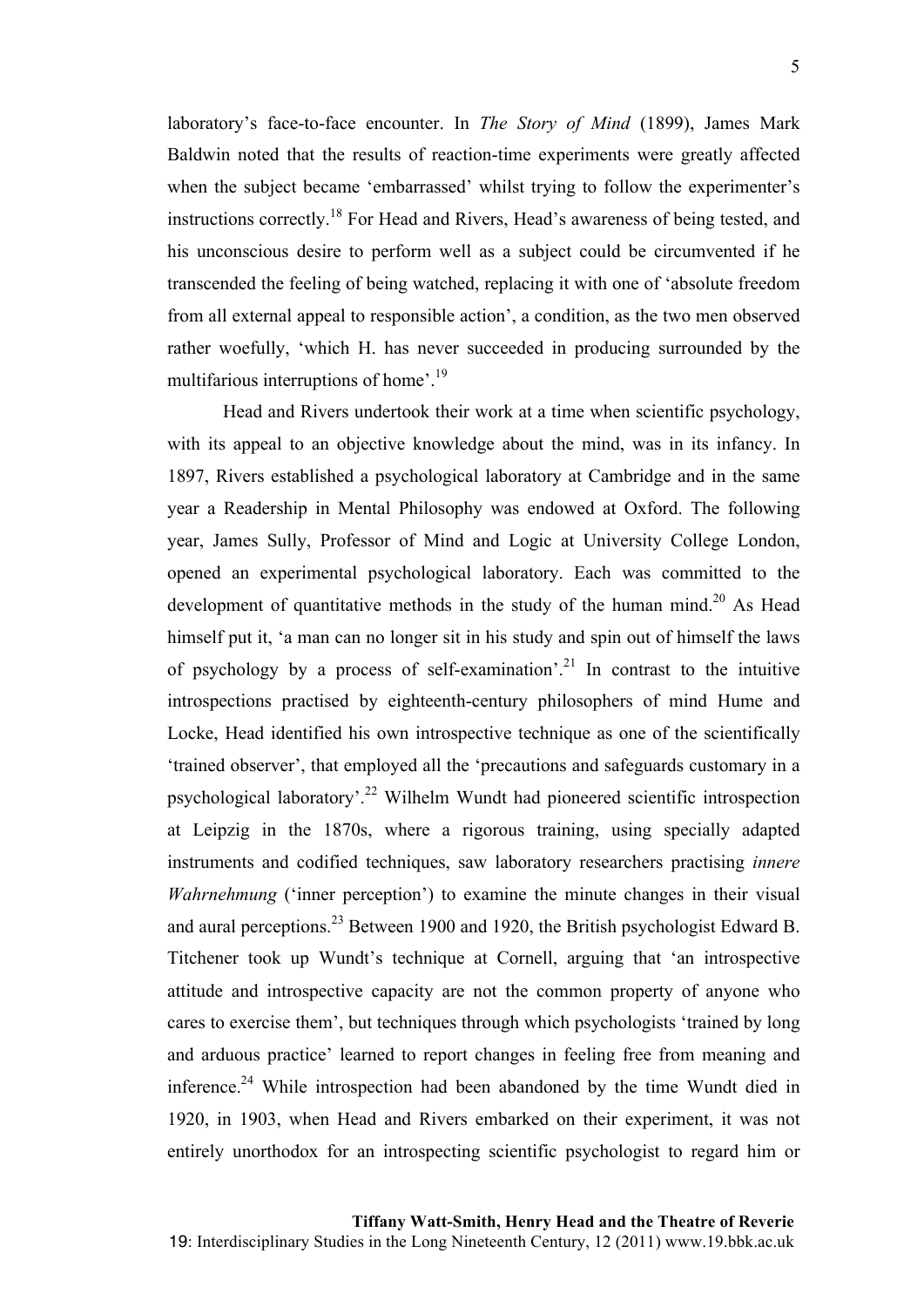herself, like Head, as a 'trained observer', not merely making 'statements of personal opinion', but applying the principles of objectivity – which above all prized the non-interference of experimenters themselves – in the process of selfexamination $25$ 

## II Interiority and the Audience

Head's 'negative attitude of attention' exemplifies a transitional moment in the history of experimental psychology in its attempt to understand older psychological practices within an ascendant regime of mechanical objectivity. Yet, with his 'quiet state of internal absorption' in the laboratory, it may also be understood in the context of his experiences of being an audience member at the theatre. In both Rivers's study at Cambridge and in the plush velvet seats of the theatre auditorium, Head's efforts to achieve a state of internal reverie could be hindered by inevitable distractions, moments when his attention shifted without, to the encounters – between experimental subject and scientific observer, or between actress and audience member – in which he was a participant. As I will go on to describe, these moments of self-consciousness not only nuance our understanding of Head's experimental technique, but also harbour its broader cultural significance. Far from regarding attention and distraction as two mutually exclusive states, Head's introspections in the laboratory and theatre highlight the fluidity between them. As Jonathan Crary has described in *Suspensions of Perception: Attention, Spectacle and Modern Culture* (2000), by the end of the century, attentiveness, distraction and reverie were understood to be part of a 'dynamic process', 'intensifying and diminishing, rising and falling, ebbing and flowing according to an indeterminate set of variables'.<sup>26</sup>

Among the papers Head kept until his death, now archived at the Wellcome Library, is a clipping of a theatre review by *The Times* critic A. B. Walkley. It describes a performance given in London in 1900 by the Italian actress Eleanora Duse  $(1858-1924)$ <sup>27</sup> Head may or may not have attended this production, but the neurologist certainly did admire the actress. According to Walkley, watching Duse perform was like watching someone 'acting for herself and by herself', her 'rapt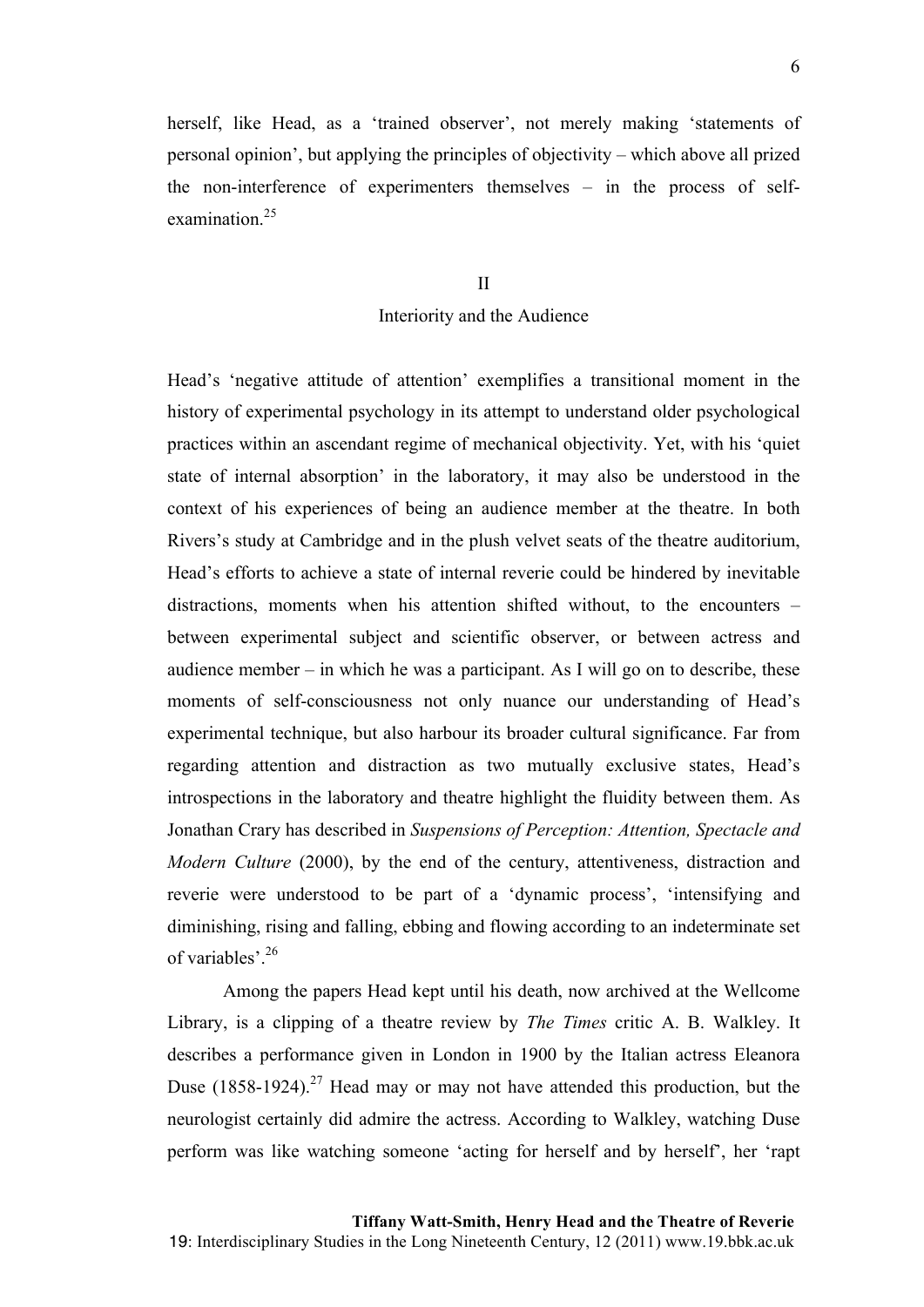absorption' in her role so complete that 'she seems half startled by bursts of applause' and 'gets through the unavoidable business of "bowing her acknowledgements" with evident impatience'.<sup>28</sup> Duse was a formative figure in theatre's turn away from theatricality at the *fin de siècle*. A theatrical legend, she was famous for her rejection of exotic props and paraphernalia, refusing to wear makeup and for her capacity to blush when the character she was playing became ashamed. 'Revolted by the falseness of the theatrical milieu', writes Jonas Barish in *The Antitheatrical Prejudice* (1981), Duse shied away from theatre's need 'to externalise', to fix 'our gaze on surfaces', to engage with what George Bernard Shaw had decried as theatre's 'art of pleasing'.29 'All London calls her no actress', Head scribbled enthusiastically in his scrapbook.<sup>30</sup> She is 'natural, simple, sincere, a real woman', in the midst of 'all this sham', wrote Walkley.<sup>31</sup> Duse's apparent intoxication – she seemed 'half-startled' by applause – provided a libidinous, even louche, frisson for her audiences, sending 'a faint shiver of pleasure' through them.<sup>32</sup> Yet, while Walkley delighted in the actress's own 'quiet state of internal absorption', he also reminds us that, like her blush, her flinch was theatrically produced. At the curtain call, the threshold of the theatrical fiction, Duse '*seems* half startled by bursts of applause' (my italics): if, in theatre's art of surfaces, Duse appeared genuinely startled to discover her audience, it was also possible that her flinch was a feint, and like Head's pose for the photograph, was intended to simulate the appearance of complete mental absorption, blurring the boundary between theatrical fiction and authentic reverie.

Duse's performance of rapt absorption – what the art historian Michael Fried, in relation to mid-seventeenth-century painting, has termed the 'fiction of the aloneness of these figures' - recalls Head's own cultivation of a 'negative attitude of attention', and his urge to forget his own audience in forgetting 'that experiments are in progress'.33 Yet both actress and neurologist complicate the notion of reverie, because both were simultaneously absorbed in feeling, whilst monitoring themselves. In this regard, Head's experiment also bears comparison to the states of absorption associated with theatrical audiences in this period. As John Stokes has contended, a recurring topos in fictional representations of theatre at the *fin de siècle*, is one in which the actress 'becomes so involved in what she is doing that she appears "possessed" by it, controlled by and yet inhabiting her role as if in a dream';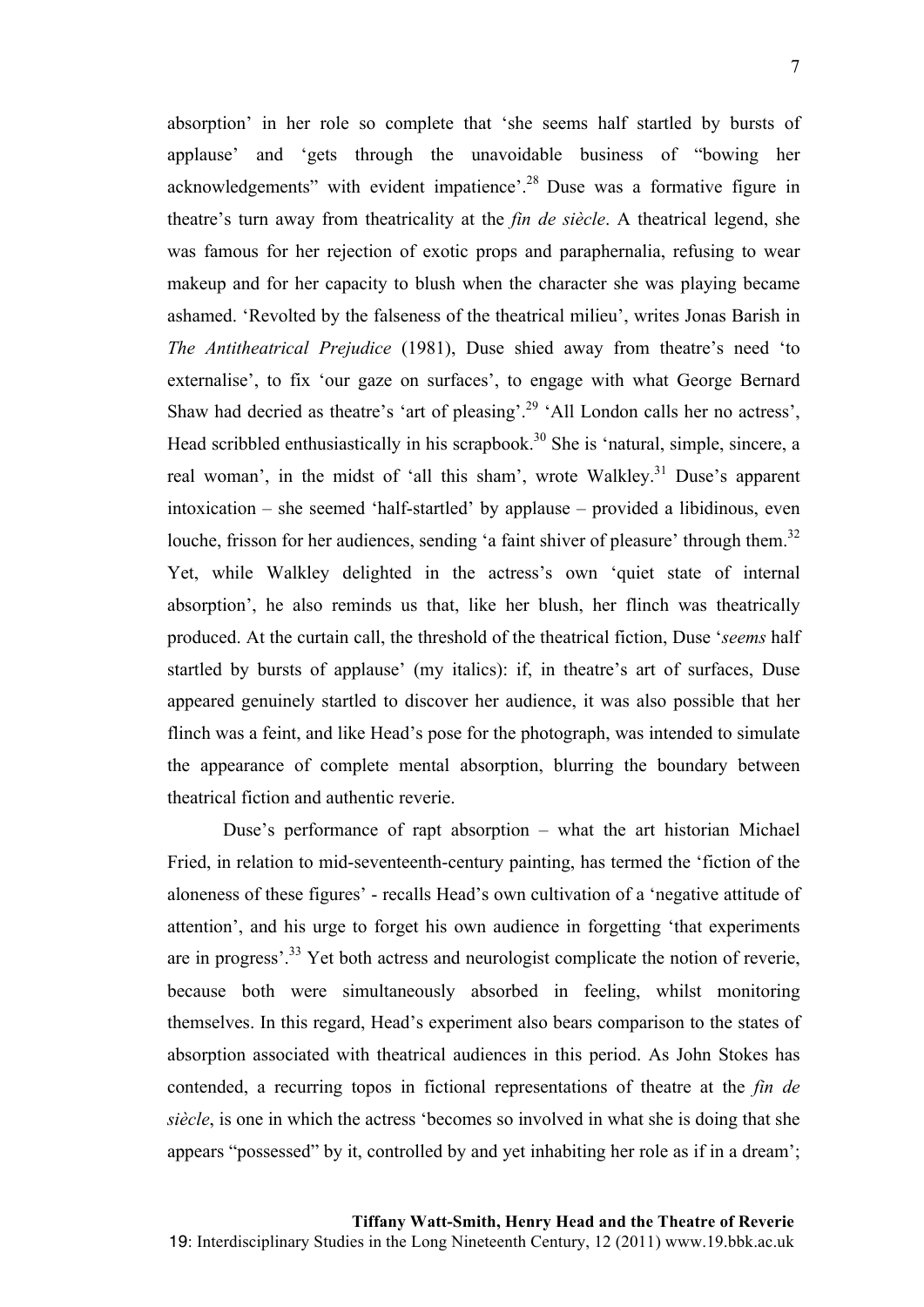in turn, this absorption makes her audience perilously over-attentive, producing 'an intoxicating or hypnotic effect'.<sup>34</sup> The auditorium, a place for watching live performances in the company of strangers, was also experiencing a transformation at the turn of the century. Theatre managers issued new codes of practice, insisting that audience reactions 'should manifest fairness, restraint and due deference for the performers' efforts'.35 As theatre historians Jim Davis and Victor Emeljanow have argued, the rowdy and participatory spectators of the earlier nineteenth century gave way (at least, in the bourgeois theatres of the West End) to the demure, respectful and hushed audiences of the early twentieth. $36$  Moreover, the naturalist aesthetic, with its conceit of ignoring the co-presence of spectator and performer through the device of a 'fourth wall', furthered the notion that the audience, like the actress, might transcend the social encounter in the auditorium to experience an uninterrupted emotional state, akin to that which Eleanora Duse seemed to enjoy on stage. Yet, the inverse of this ideal was also depicted in fictional and non-fictional accounts of theatre-going in this period, when emotional intoxication was a state audience members desired, but frequently found impossible to attain.

For Head, such aesthetic absorption was a coveted condition. 'I got it once' he wrote, whilst *reading* Ibsen's play *The Wild Duck* alone in a beer garden in Prague – 'the daily world around me seemed unreal, I felt as if I had gone through some colossal personal experience'.<sup>37</sup> Yet, when it came to actually going to the theatre, the 'daily world' more stubbornly persisted. On 11 December 1898, Head wrote of a trip to the theatre to see Forbes Robertson and Mrs Patrick Campbell in *Macbeth*, complaining that:

I was particularly unfortunate to be sitting in the neighbourhood of a man who explained the play to his woman friend. He began by stating it was a Scotch play and told her that he thought Macbeth was a Scotch king. When I asked him to be silent he apologised saying she had never seen the play and I told him the book of words was published. He was then quieter but she clamoured for explanations.<sup>38</sup>

Not only irksome whispering neighbours distracted his attempts to attain a 'quiet state of internal absorption' at the theatre, but so did the relationship between actor and spectator. In 1903, shortly before embarking on the self-experiment in nerve regeneration, Head saw Duse perform the title role in *Hedda Gabler*. On returning home, he wrote in his scrapbook, in language that echoed Walkley's, of the 'extraordinary feeling of emotional reality that Duse gives me'.39 However, in the

**Tiffany Watt-Smith, Henry Head and the Theatre of Reverie**

19: Interdisciplinary Studies in the Long Nineteenth Century, 12 (2011) www.19.bbk.ac.uk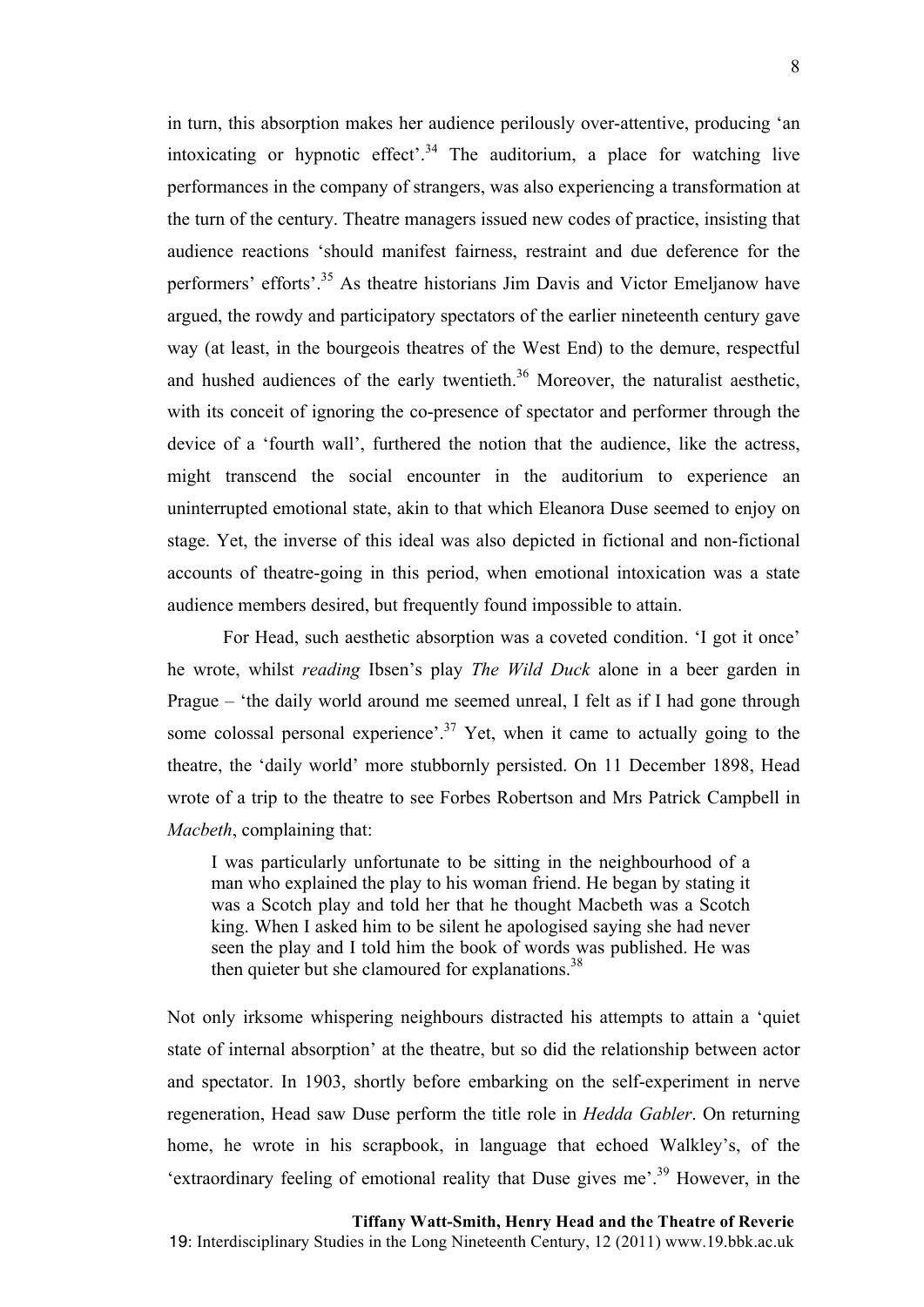same passage, he revealed that his feeling of 'emotional reality' was nonetheless interrupted – this time, by the confusions brought on by theatre's mimetic art. The character Duse portrayed reminded Head of a former patient: 'had the original I saw reproduced on stage been one of my patients? How did she come into my life? These were the questions that constantly cropped up in my mind.<sup> $40$ </sup> In worrying about originals and reproductions, Head entered a slipstream of anxiety about the theatre that was as old as Plato – a worry about imitation, that Duse's anti-theatrical performance sought to circumvent, but instead seemed to exaggerate. So persuasive was Duse's performance that Head became irritated by the suspicion that the world of the hospital had somehow encroached on that of the theatre, a distraction that prevented Head achieving the 'colossal personal experience' he so much desired.

Both Duse's curtain call and Head's internal questioning disrupted naturalism's ideal scenario of an absorbed audience and an intoxicated performer who mutually experienced their own interiority. Duse was startled by her audience applauding, but also may have exaggerated her flinch for effect; Head wanted to cocoon himself in the inner world of his sensations, but was persistently drawn back into the theatre's face-to-face encounter, not only because of its irritating neighbours, but also by wondering about the provenance of Duse's performance. For the critic Walkley, such an oscillation between an absorbed inner state and selfconsciousness about one's participation in the slippery theatrical encounter was key to the audience's technique of observing. Like the trained psychological observer, the 'ideal theatrical spectator' must, Walkley wrote, 'estimate the quality of his pleasure – while it is coming in'.<sup>41</sup> In the eighteenth century, Denis Diderot had characterized the actor as one endowed with a peculiar capacity for doubleconsciousness, the ability simultaneously to experience feelings whilst watching himself having them.<sup>42</sup> Nineteenth-century discourses around acting drew heavily on Diderot's formulation of this paradox, but according to Walkley, the theatre spectator also entered into 'a rather complicated state, a state of double consciousness' in which he or she was neither 'wholly sympathetically absorbed' nor entirely 'dispassionate' about the fictional world, but juggled two kinds of focus – on the one hand absorption in the fiction, on the other, attentiveness to the mechanism that produced it. $^{43}$  In 1886, the British psychologist James Cappie wrote that attention was 'the bringing of the consciousness to a focus in some special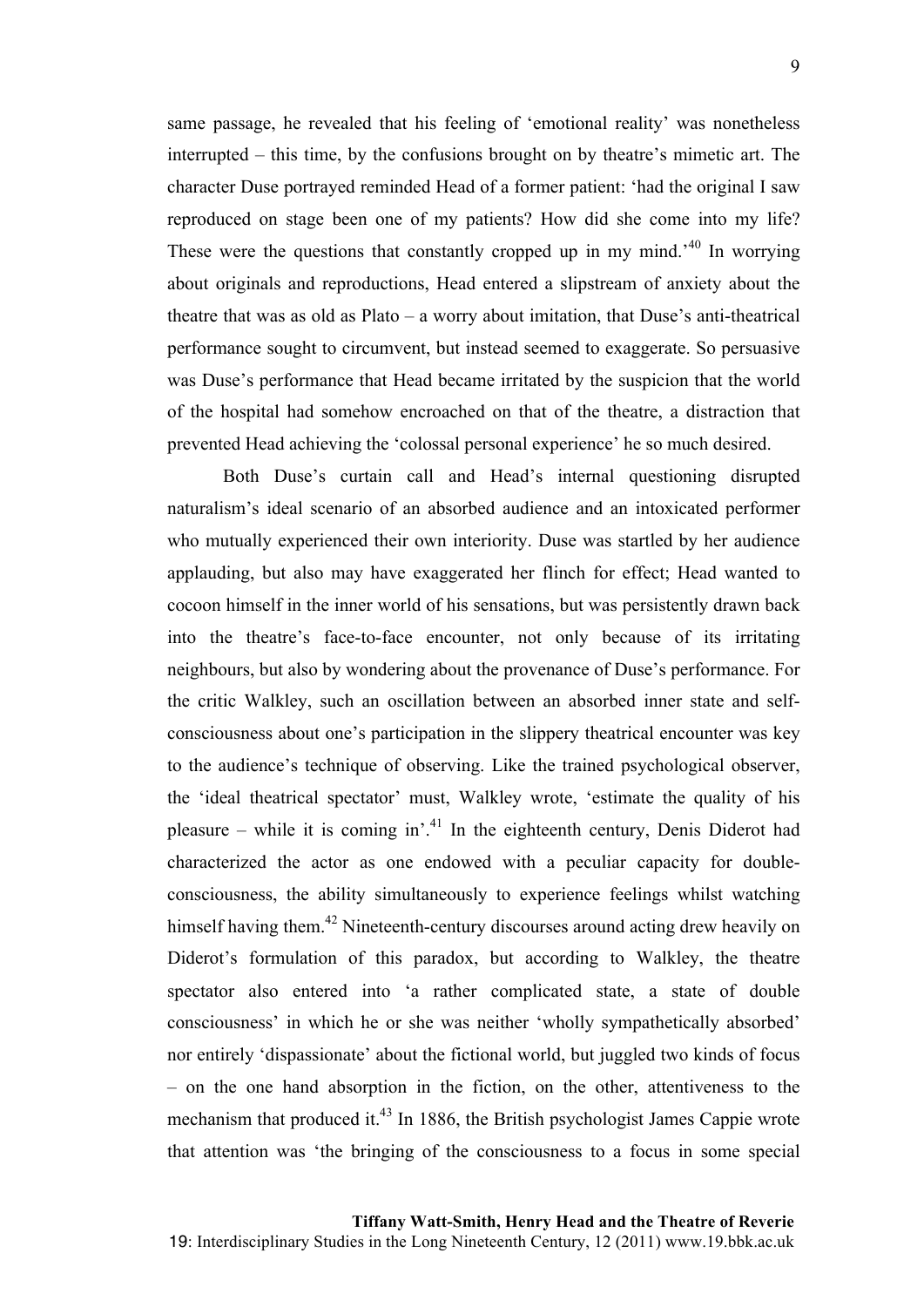direction, without which meaningless reverie will take the place of coherent thought'; for Head and Walkley, reverie and attention could occur simultaneously.<sup>44</sup> Walkley, who believed himself to be an 'ideal theatrical spectator', claimed to be able to produce and sustain this 'rather complicated state' at will:

there is a French proverb which says that you cannot at once join in a procession and look out of the window. Yet it is a feat of that kind which the ideal theatrical spectator has to accomplish, for remember that he is not only taking in pleasure which is a complete self-surrender, he is also commanding himself so as to estimate the quality of his pleasure – while it is coming in. $45$ 

Like Head, who aimed simultaneously to feel his feelings and observe them too, Walkley believed his capacity for self-observation to arise from a superior sensibility and education: as Walkley put it, 'this by no means easy mental process requires not only an effort of the will, a special motive, but training and special aptitude'.46 For less qualified spectators, the balance between absorption and attention might tip over, disrupting the spectator's pleasure. Paying attention to the effects of Duse's acting in the same way, he might have noted the sensations aroused by the spring algesimeter. Head claimed to 'know as a psychologist skilled in self analysis, that she produces in me an effect I can not otherwise obtain from acting'.47 Yet, when Proust's hero, the young, eager and studious Marcel, goes to see his favourite actress, La Berma, in the *Guermantes Way*, such self analysis is woefully distracting. Like Head, Marcel yearns for a transcendental experience, but instead is bothered by 'a high pitched sound, an oddly questioning intonation'.48 It is a voice inside his head, one that asks 'is that good? Is it admiration I am feeling?'49 For Marcel, who like Walkley and Head, tries to appraise his feelings as they are coming in, self-conscious attention to one's own sensations, the urge 'to name things and our thoughts', results in a profoundly unsatisfying aesthetic experience.<sup>50</sup>

#### III

### Feeling Interrupted

In his recent biography, Jacyna has characterized Head's introspective technique as 'above all a retreat from the demands of the world into the inner life of Head's own sensations'.<sup>51</sup> At the same time, he admits to the difficulty of distinguishing between inside and outside, self and other, when Head himself 'was always aware that the

**Tiffany Watt-Smith, Henry Head and the Theatre of Reverie** 19: Interdisciplinary Studies in the Long Nineteenth Century, 12 (2011) www.19.bbk.ac.uk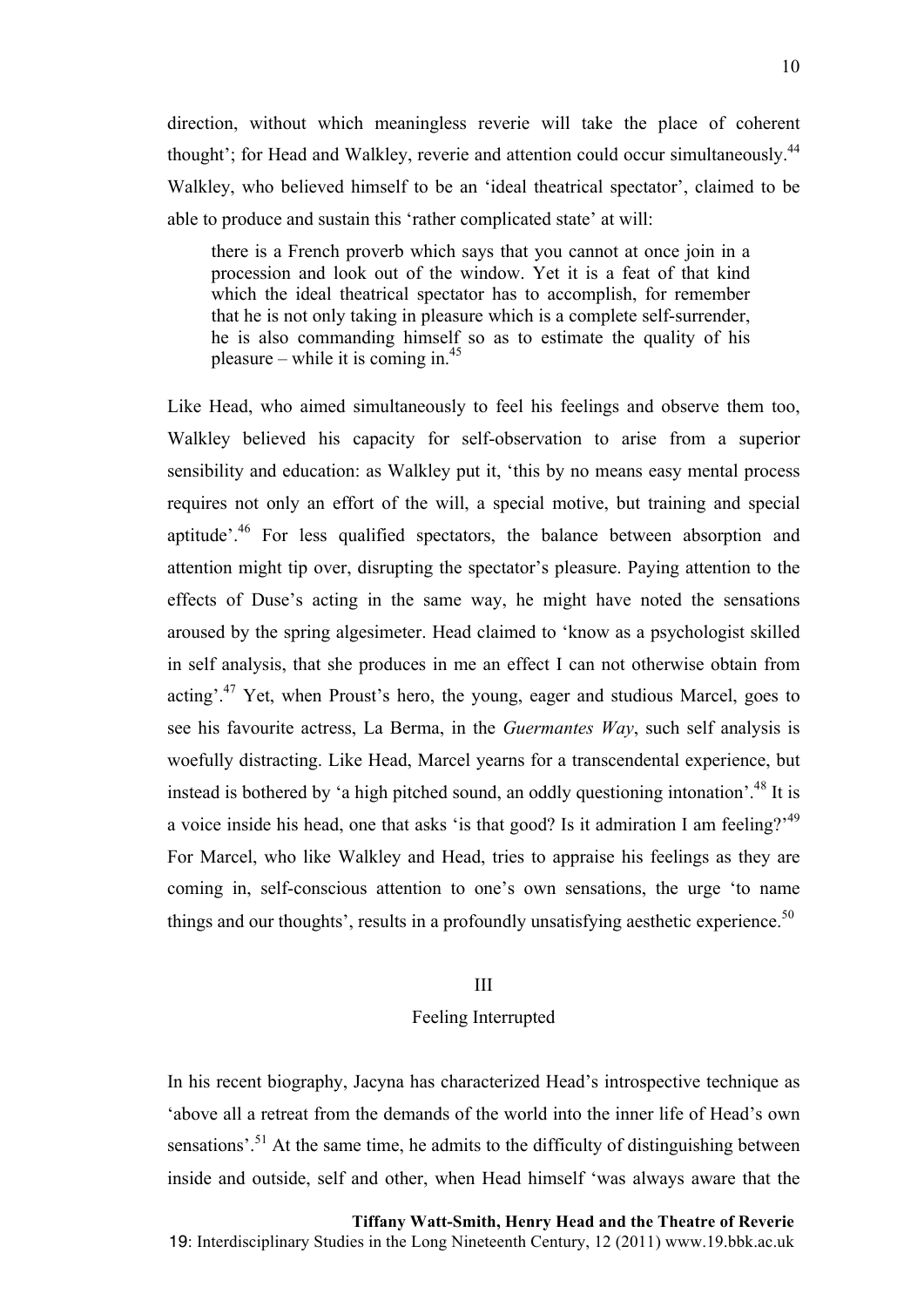outer world only existed in so far as it impinged upon the mind'.<sup>52</sup> Head's descriptions of theatre-going drew attention to such impingements, to moments when the outer world left its traces and affects in the fabric of the neurologist's inward experience. In turn, these failures of reverie in the theatrical setting may be read alongside those Head experienced in his psychological experiment, revealing the ebb and flow of absorption, and attentiveness to being watched, even if the audience only comprised of one's own self.

Head's technique of entering a trance-like state for self-observation was designed to help him forget that he was being tested. Other precautions were taken too: 'under no circumstances was H. allowed to know at the time whether his answers were right or wrong. For if he was told he had answered wrongly, he was roused to an intense determination to do better', leading him unconsciously to guess at the 'correct' result.<sup>53</sup> The less aware Head was of being observed, and of observing himself, the more accurate his answers would be. Thus, in one session he repeatedly answered the compass test 'correctly', which the men associated:

with complete wandering of attention from the manipulations. When at the close R. asked whether there was anything to say about these observations, H. could have quite believed that nothing had been done. He was thinking about a book he had been reading and was completely absorbed, until recalled by R.'s question.<sup>54</sup>

As absorption passed into somnolence, Head's sensitivity to the stimuli increased: 'occasionally, especially after exercise in the open air, this condition of detachment would pass into sleep. We noticed that the answers seemed to improve up to the point at which H. ceased to reply.'<sup>55</sup> Proust's narrator Marcel also recognized that sleepy or day-dreaming audiences were often the most receptive to sensory pleasures – for him, it was the 'society people' sitting languidly and indifferently in the theatre boxes who alone 'would have had the clarity of mind to attend to the play, if only they had had minds'.56 However, Head's claim that he could produce and sustain such a state of responsive reverie at will was, on closer inspection, somewhat overstated.<sup>57</sup>

Head's letters to Mayhew reveal that in winter the coldness of the Cambridge study rendered him 'stubborn', unable to comply with the siren's call of his own 'sea of thoughts'.<sup>58</sup> At other times, his exhaustion (rather than sleepiness), the result of a busy week treating patients at the London Hospital, meant that the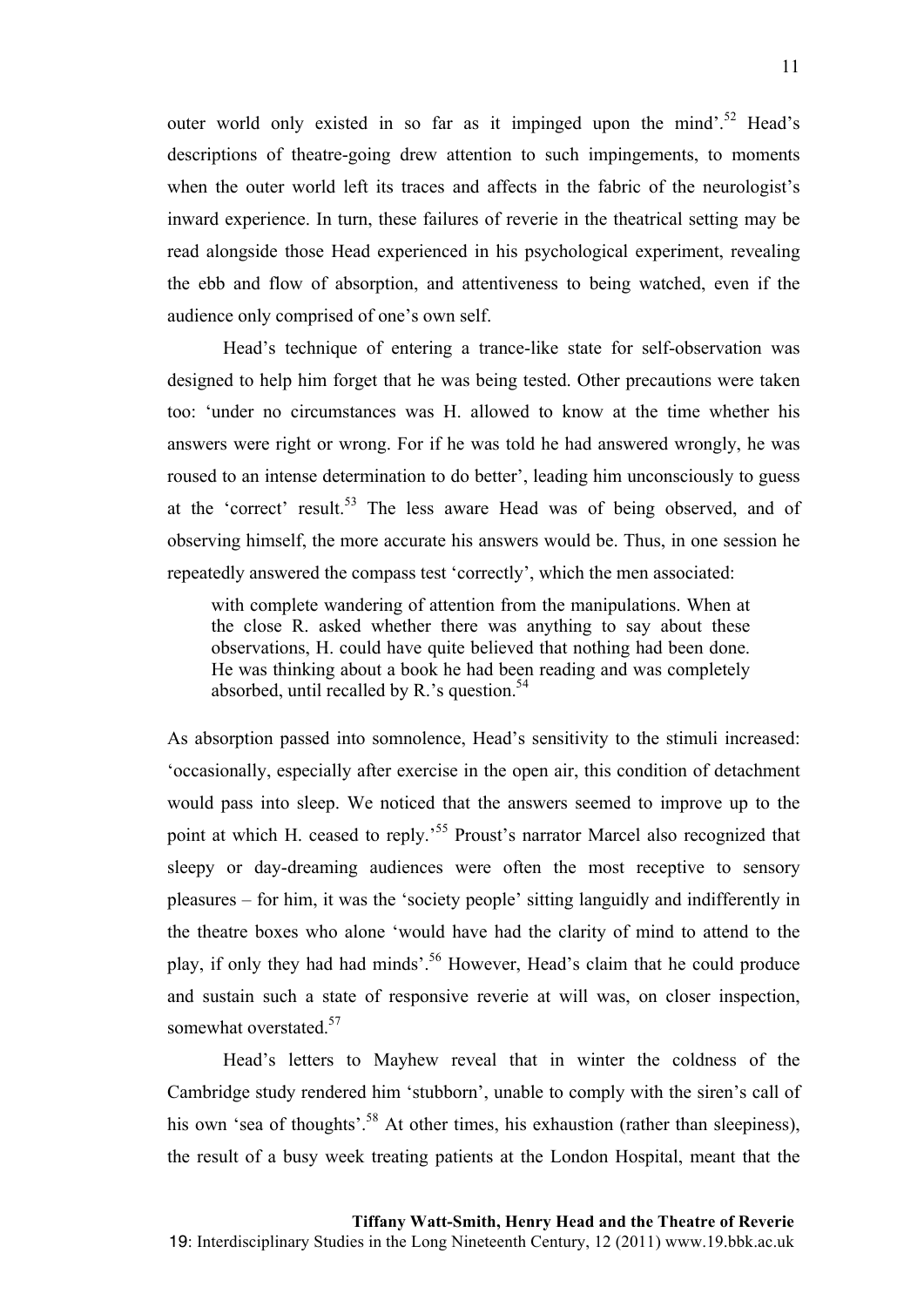sensation in his hand 'went all to pieces'.<sup>59</sup> One cannot help imagining that, when Head flinched in pain from the instruments that stung and burnt his flesh ('the pain was so excessively unpleasant that H. cried out and started away'), he, like so many heroes in novels, awakened 'with a start from his reverie'.<sup>60</sup> Would the heightened alertness to his body produced by a sudden and painful shock eclipse the 'inward absorption', and encourage a different kind of self-attention? Occasional reminders of the outside world – a knock at the door, a noise outside, or a stranger entering the room – would distract Head: 'R.'s servant entered our workroom in the middle of an almost perfect series of answers', and Head's reports 'at once became less accurate<sup>'.61</sup> Perhaps, as when he sat next to the whispering couple during *Macbeth*, the insistent murmur of the outside world brought Head from his 'quiet state of internal absorption' into an awareness of the world around him. Such distractions arose in his imagination too. Thus, on 27 November 1903, Head revealed to Mayhew that she too had trespassed into his thoughts:

no dearest, you did not guess the curious way in which you were with me as I sat with closed eyes on Sunday under the tests of J. Rivers, '*Vision qui derange et trouble l'horizon de ma raison*' [sic]. Now have you guessed? If not, I will tell you tomorrow when we are together.<sup>62</sup>

These 'strange visions' – which, through Head's allusion to Paul Verlaine, the notoriously sensual poet and lover of Arthur Rimbaud, hint at an erotic fantasy too racy to be committed to paper – troubled the horizon of Head's 'reason', his ability to 'name things and our thoughts'. Later in the same letter, the intimations of an erotic fantasy dissolve into a more conventionally expressed 'longing', but nonetheless, Head's daydreams about his fiancée made him 'neglectful of the stimuli that flashed into consciousness so preoccupied was I with the warmth of your dear presence'.<sup>63</sup>

These revealing moments of failure in Head's self-experiment, which recall those he experienced in the theatre, suggest that for Head, an enthralled 'interior absorption' was by no means a static condition, but a process that moved continually between attention and reverie, between contemplation, focus and distraction. The 'negative attitude of attention' spoke less of a withdrawal into an inner world, than of a mode of subjective experience that persistently oscillated between inside and outside, never quite inhabiting either fully. If, as Crary has argued, the expansion of interest in the problem of attention at the end of the nineteenth century was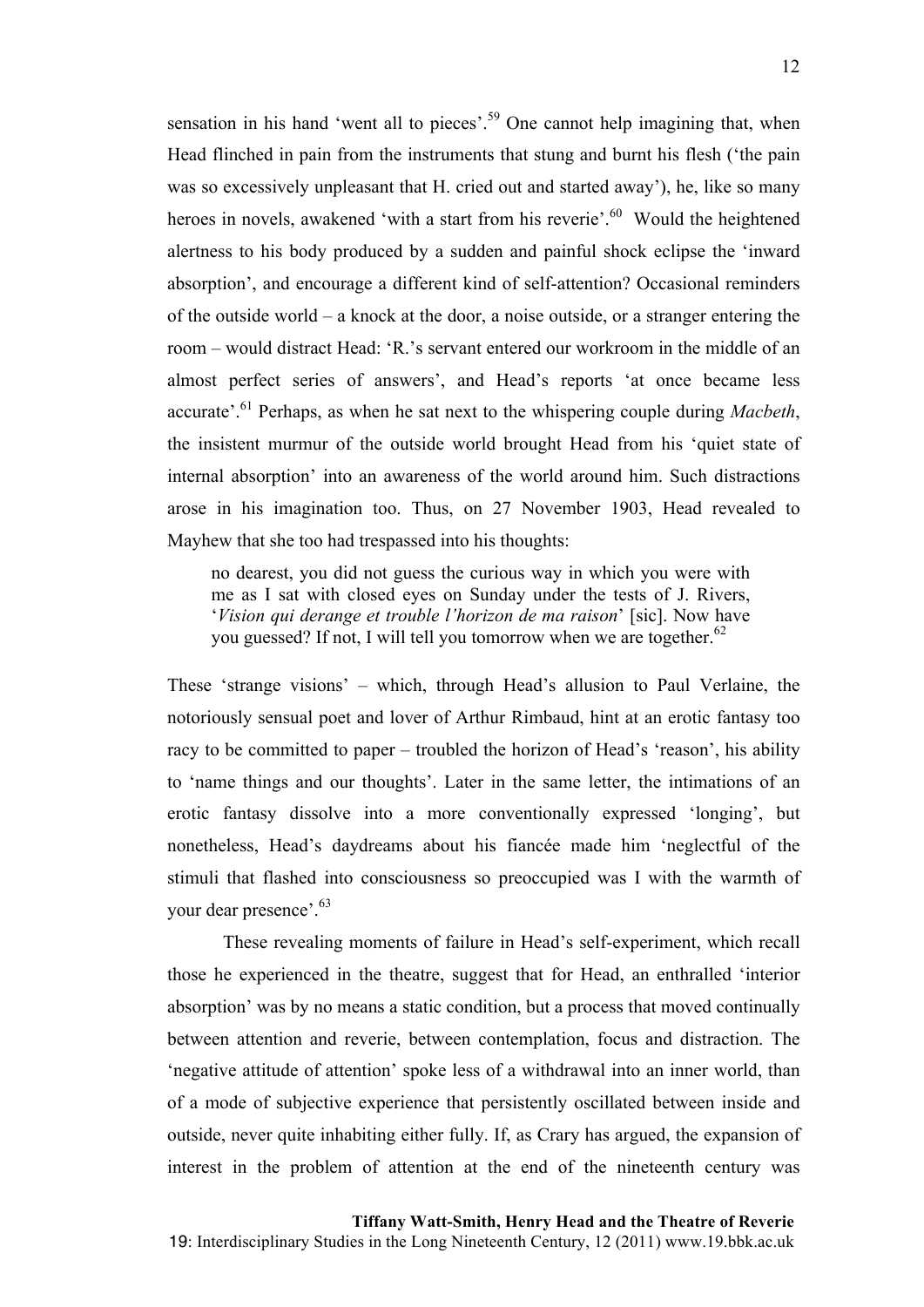symptomatic of an increasingly disenchanted perceiving subject, born out of a new awareness of 'the impossibility of the perception of presence, or of an unmediated visual access', then Head's self-watching is paradigmatic of the reimagined subjectivity this implied.<sup>64</sup> 'Attention' writes Crary 'will be both a simulation of presence and a makeshift, pragmatic substitute in the face of its impossibility'.<sup>65</sup> For Head, inattention in both the theatre and in the laboratory offered the possibility of a 'perception of presence' and the hope of an unmediated access to the remote landscape of interior feeling. Yet, as the embodied practice of the 'negative attitude of attention' revealed, such direct access to the dilations of sensory experience, akin to that Étienne-Jules Marey claimed for his machines to measure the rhythms of the pulse, or Wilhelm Röntgen claimed for the x-ray, would ultimately be frustrated.

### Conclusion

Head died in 1940. His work on the psycho-physiology of sensation  $-$  a subject to which he dedicated numerous experiments and articles – had earned him a knighthood in 1927 and four nominations for the Nobel Prize in Physiology and Medicine. His painful self-experiment, however, and its distinctive 'negative attitude of attention', came quickly under scrutiny when the British physiologists Wilfred Trotter and H. Morriston Davies performed their own 'human experiment' in 1909, dividing cutaneous nerves in their knees, sterna, arms and thighs. These heirs to Head's experiment, who produced notably divergent results from their predecessor, also emphasized the importance of using a 'trained observer as subject', one capable of 'exceptionally delicate introspective analysis', but made no mention of any special state of reverie.<sup>66</sup> Instead, they acknowledged the subjectivity of their results, and compared their two individual responses in an attempt to approach the status of scientific knowledge. 'It is clear,' they wrote, 'that in the investigation of the problem of sensation by any method whatsoever, the value of the observations is never free from the serious qualification that no objective measure or record of a sensation can be made'.<sup>67</sup>

Head's 'human experiment' and its state of reverie may be consigned as an anomaly or even eccentricity, a fading practice at a time when the ideal of an objective observing gaze and quantifiable behaviour were looming large on the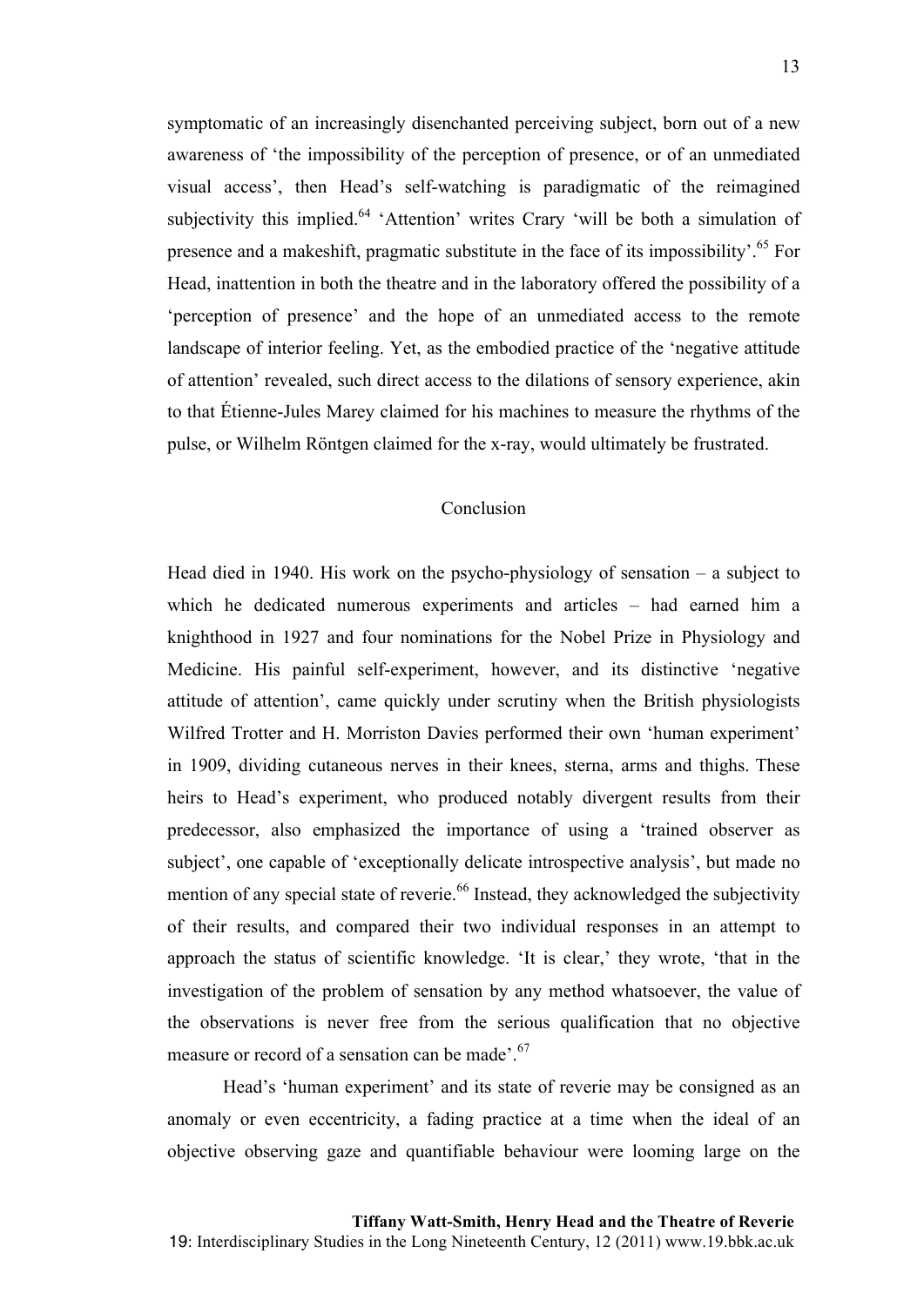horizon of psychological experimentation. Yet, by looking sideways to the techniques and problems Head's introspection shared with actors and theatrical audiences, his 'negative attitude of attention' also emerges as a distinctive and characteristic technique for self-watching at the beginning of the twentieth century, one that was manifested in both aesthetic and scientific contexts. Head's cultivation of daydream states in the laboratory and theatre highlighted the flexible relationship between states of attentiveness and reverie, and attested to persistent awareness of the theatrical encounter between beholder and performer in both environments. Distracted by Duse's similarity to a former patient, by the servant entering the room, or by thoughts of his fiancée, Head's 'quiet state of internal absorption' in fact enacted the fluid and 'dynamic process' of the newly conceived relationship between self and the world outside, pointing up the impracticability of unmediated self-presence.

This article has explored Head's experimental practice through the lens of his reflections on theatre-going, making visible aspects of Head's embodied laboratory processes and its affective economies usually obscured in accounts of his experiment. In bringing together psychological and theatrical modes of contemplation in this way, I hope to suggest a further territory on which the mutually enfolding discourses of science and culture in the long nineteenth century can be mapped.

 $\overline{a}$ 

I am grateful to Carolyn Burdett, Louise Hide and the anonymous reviewer of this article for their attentive reading and insightful comments. I also extend my thanks to Nicholas Ridout and Thomas Dixon at Queen Mary, University of London who supervised the doctoral project on which this article is based. All references to Henry Head's personal papers refer to material held in the Contemporary Medical Archives Centre at the Wellcome Library for the History of Medicine, London, (PP/HEA).

<sup>&</sup>lt;sup>1</sup> Henry Head, 'Methods of Examining Sensation', in *Studies in Neurology*, 2 vols (London: Hodder & Stoughton, 1920), I, 12-34.

<sup>2</sup> Gordon Holmes, 'Henry Head, 1861-1940', *Obituary Notices of Fellows of the Royal Society*, 3.10 (1941), 665-689 (p. 669).

<sup>3</sup> W. H. R. Rivers and Henry Head, 'A Human Experiment in Nerve Division', *Brain*, 31 (1908), 323- 450 (p. 345).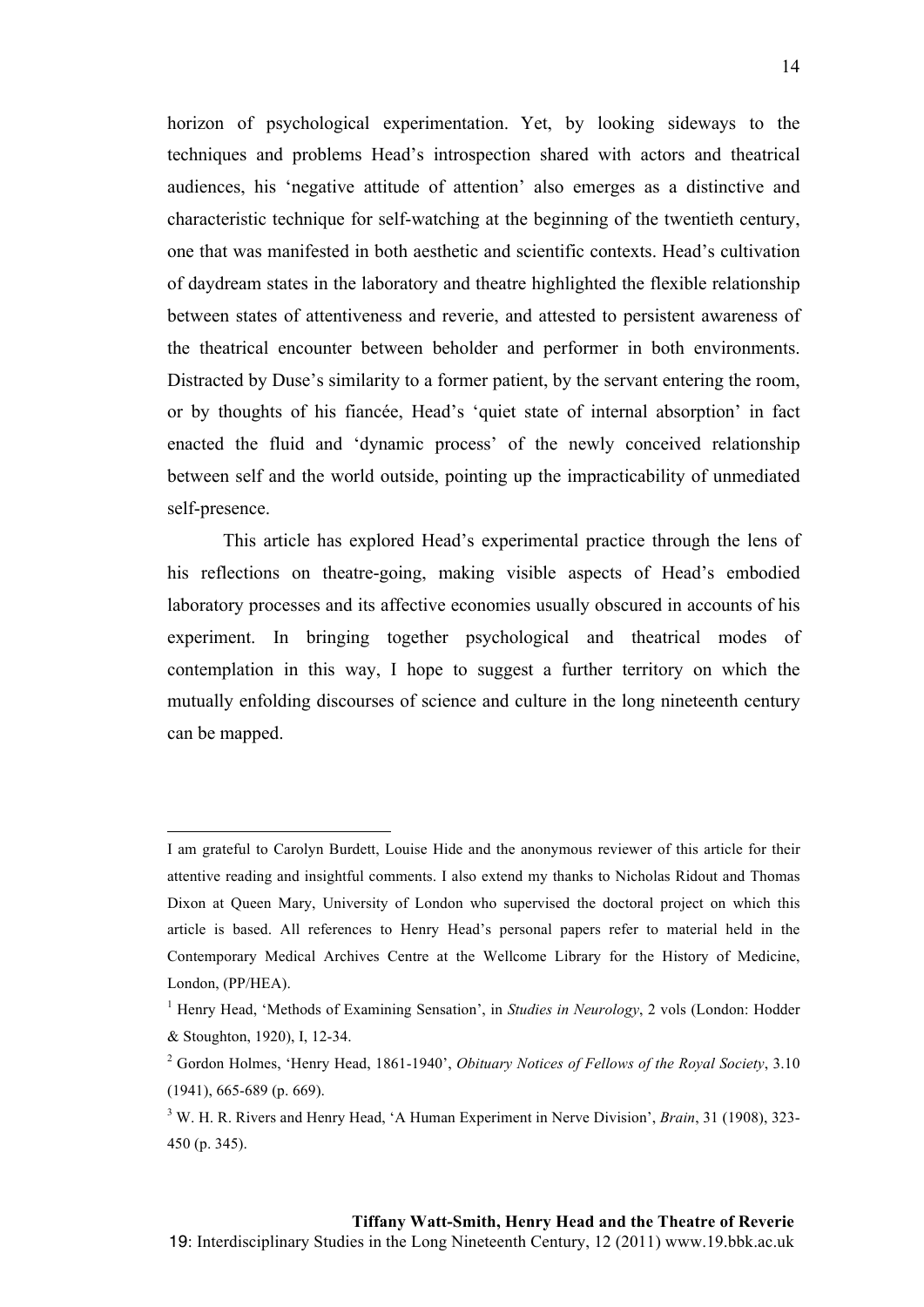$\frac{1}{4}$  Christopher Lawrence and Steven Shapin, 'Introduction: The Body of Knowledge', in *Science Incarnate: Historical Embodiments of Natural Knowledge*, ed. by Christopher Lawrence and Steven Shapin (Chicago: University of Chicago Press, 1988), pp. 1-21 (pp. 2-3).

5 L. S. Jacyna, *Medicine and Modernism: A Biography of Henry Head* (London: Pickering and Chatto, 2008), pp. 40-43.

<sup>6</sup> Henry Head, 'The Afferent Nervous System', Page-May Lecture delivered at the Institute of Physiology at University College London, 1912, Wellcome Library for the History of Medicine, *Henry Head Papers* (PP/HEA), PP/HEA/B13, p. 5.

<sup>7</sup> Henry Head and James Sherren, 'The Consequences of Injury to the Peripheral Nerves in Man', *Brain,* 28 (1905), 116-338 (p. 119).

<sup>8</sup> Rivers and Head, 'A Human Experiment', p. 324.

9 Lucy Bending, *The Representation of Bodily Pain in Late Nineteenth-Century English Culture* (Oxford: Clarendon Press, 2000).

10 Jacyna, *Medicine and Modernism*, p. 7.

<sup>11</sup> Letter from Henry Head to Ruth Mayhew, 21 July 1903, PP/HEA/D4/15/512.

<sup>12</sup> Rivers and Head, 'A Human Experiment', p. 325.

<sup>13</sup> Letter from Henry Head to Ruth Mayhew, 15 May 1903, PP/HEA/D4/14/495.

14 Head, 'Methods of Examining Sensation', *Studies in Neurology*, I, 12-34.

<sup>15</sup> Rivers and Head, 'A Human Experiment', pp. 334, 368.

<sup>16</sup> Letter from Henry Head to Ruth Mayhew, 27 November 1903, PP/HEA/D4/16/547.

<sup>17</sup> Rivers and Head, 'A Human Experiment', pp. 345, 352, 343.

18 James Mark Baldwin, *The Story of the Mind* (London: Newnes, 1899), p. 146.

<sup>19</sup> Rivers and Head, 'A Human Experiment', p. 354.

20 Geoffrey C. Bunn, 'Introduction', in *Psychology in Britain: Historical Essays and Personal Reflections*, ed. by G. C. Bunn, A. D. Lovie, and G. D. Richards (Leicester: BPS Books, 2001), pp. 1- 33 (pp. 1-3).

21 Quoted in Jacyna, *Medicine and Modernism*, p. 123.

22 Head, *Studies in Neurology*, I, 12.

23 Kenton Kroker, 'The Progress Of Introspection in America, 1896-1938', *Studies in History and Philosophy of Biomedical Sciences*, 34 (2003), 77-108 (p. 78).

24 Edward B. Titchener, *Lectures On The Experimental Psychology of The Thought-Processes* (New York: Macmillan, 1909), pp. 276-277, quoted in Kroker, 'The Progress of Introspection', p. 82.

 $25$  Rivers and Head, 'A Human Experiment', p. 324.

<sup>26</sup> Jonathan Crary, *Suspensions of Perception: Attention, Spectacle and Modern Culture* (Cambridge, MA: MIT Press, 2000), p. 47.

27 For more on Duse, see, Susan Bassnett, 'Eleonora Duse', in *Bernhardt, Terry, Duse: The Actress in her Time*, ed. by John Stokes, Michael R. Booth and Susan Bassnett (Cambridge: Cambridge University Press, 1988), pp. 13-63; John Stokes, 'The Legend of Duse', in *Decadence and the 1890s*,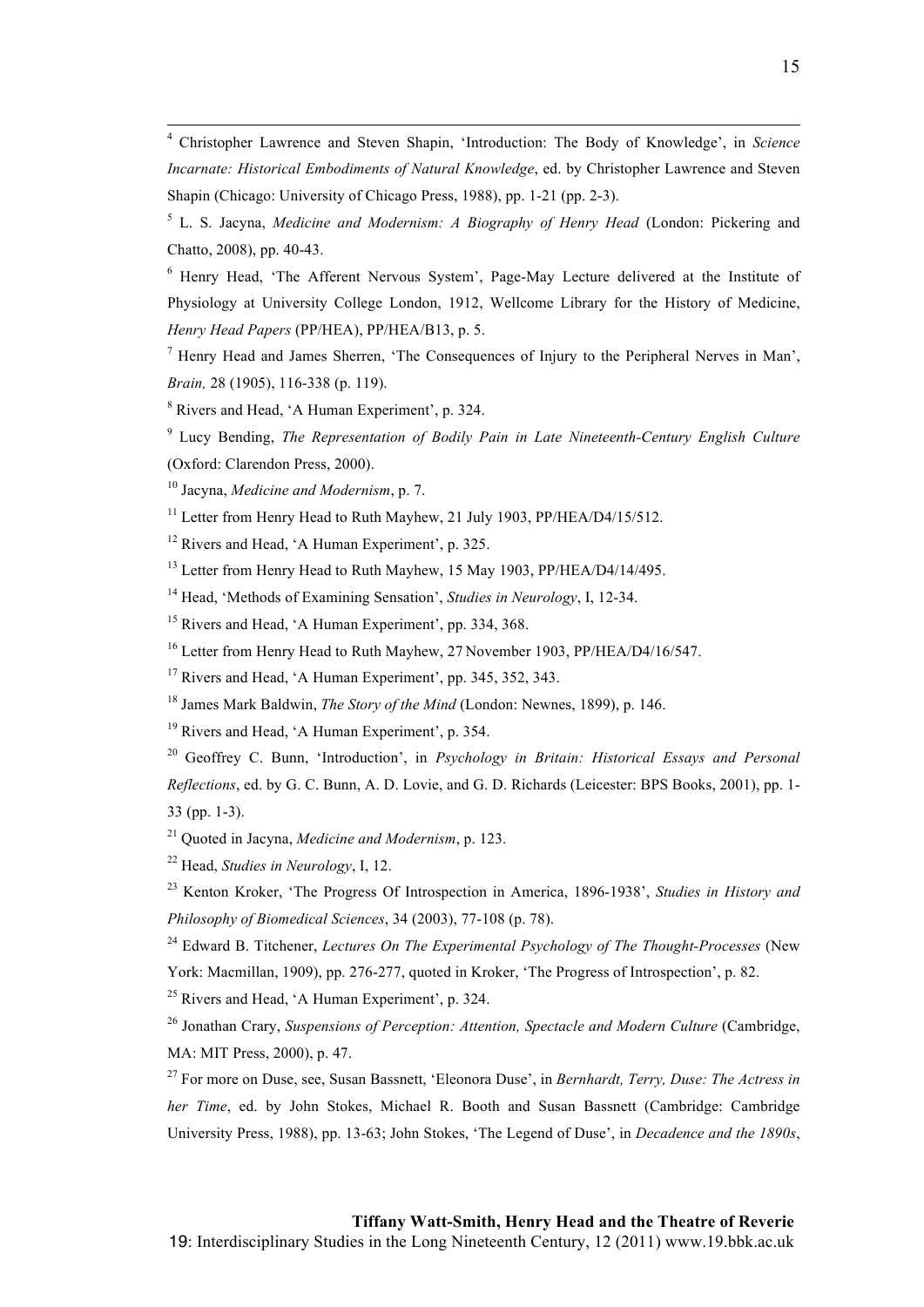ed. by Malcolm Bradbury and David Palmer (London: Arnold, 1979), pp. 151-72; William Weaver, *Duse: A Biography* (London: Thames and Hudson, 1984).

28 A. B. Walkley, 'Eleonora Duse in *La Dame aux Camélias*', *The Times,* 16 June 1900. Clipping found in Henry Head's personal papers, PP/HEA/E4.

29 Jonas Barish, *The Antitheatrical Prejudice* (London: University of California Press, 1981), pp. 343, 329, 343.

<sup>30</sup> Henry Head and Ruth Mayhew, 'Rag Book', Vol iii A, from August 1903, pp. 28-32, PP/HEA/E3/5.

31 Walkley, 'Eleonora Duse in *La Dame aux Camélias*'*.* The proximity of absorption and erotic pleasure is also highlighted by Michael Fried in *Absorption and Theatricality*: *Painting and Beholder in the Age of Diderot*. In his description of Jean-Baptiste Greuze's painting 'Le Baiser Envoye' (1765), Denis Diderot writes, 'she is intoxicated; she is no longer there; she no longer knows what she is doing'. Fried expands on this point by suggesting Diderot describes 'self-abandonment nearly to the point of extinction of consciousness via sexual longing'. Michael Fried, *Absorption and Theatricality*: *Painting and Beholder in the Age of Diderot* (Berkeley: University of California Press, 1980), p. 60.

32 Walkley, 'Eleonora Duse in *La Dame aux Camélias*'.

33 Fried, *Absorption and Theatricality*, p. 109.

34 John Stokes, 'Varieties of Performance At The Turn of the Century', in *The Cambridge Companion to the Fin de Siècle*, ed. by Gail Marshall (Cambridge: Cambridge University Press, 2007), pp. 207-222 (p. 210).

35 Jim Davis and Victor Emeljanow, 'Victorian and Edwardian Audiences', in *The Cambridge Companion to Victorian and Edwardian Theatre*, ed. by Kerry Powell (Cambridge: Cambridge University Press, 2004), pp. 93-108 (p. 104).

<sup>37</sup> Head and Mayhew, 'Rag Book', Vol iii A.

<sup>38</sup> Letter from Henry Head to Ruth Mayhew, 11 December 1898, PP/Hea/D4/3/89.

<sup>39</sup> Head and Mayhew, 'Rag Book', Vol iii A.

<sup>40</sup> *Ibid*.

41 A. B. Walkley, *Dramatic Criticism* (London: Murray, 1903), p. 34.

42 Denis Diderot, *The Paradox of Acting*, trans. by Walter Herries Pollock (London: Chatto & Windus, 1883). Written in 1773, published posthumously in 1830 as *Le Paradoxe sur le Comédien*, and first translated into English in 1883.

43 Walkley, *Dramatic Criticism*, p. 34. The influence of Diderot's *Paradoxe* on nineteenth-century discourses on acting can be seen in William Archer, *Masks or Faces? A Study in the Psychology of Acting* (London: Longmans, Green, 1888); and Henry Irving, *The Drama* (London: Heinemann, 1893).

44 James Cappie, 'Some Points in the Physiology of Attention, Belief and Will', *Brain*, 9 (1886), 196- 206 (p. 201).

19: Interdisciplinary Studies in the Long Nineteenth Century, 12 (2011) www.19.bbk.ac.uk

<sup>36</sup> *Ibid*.